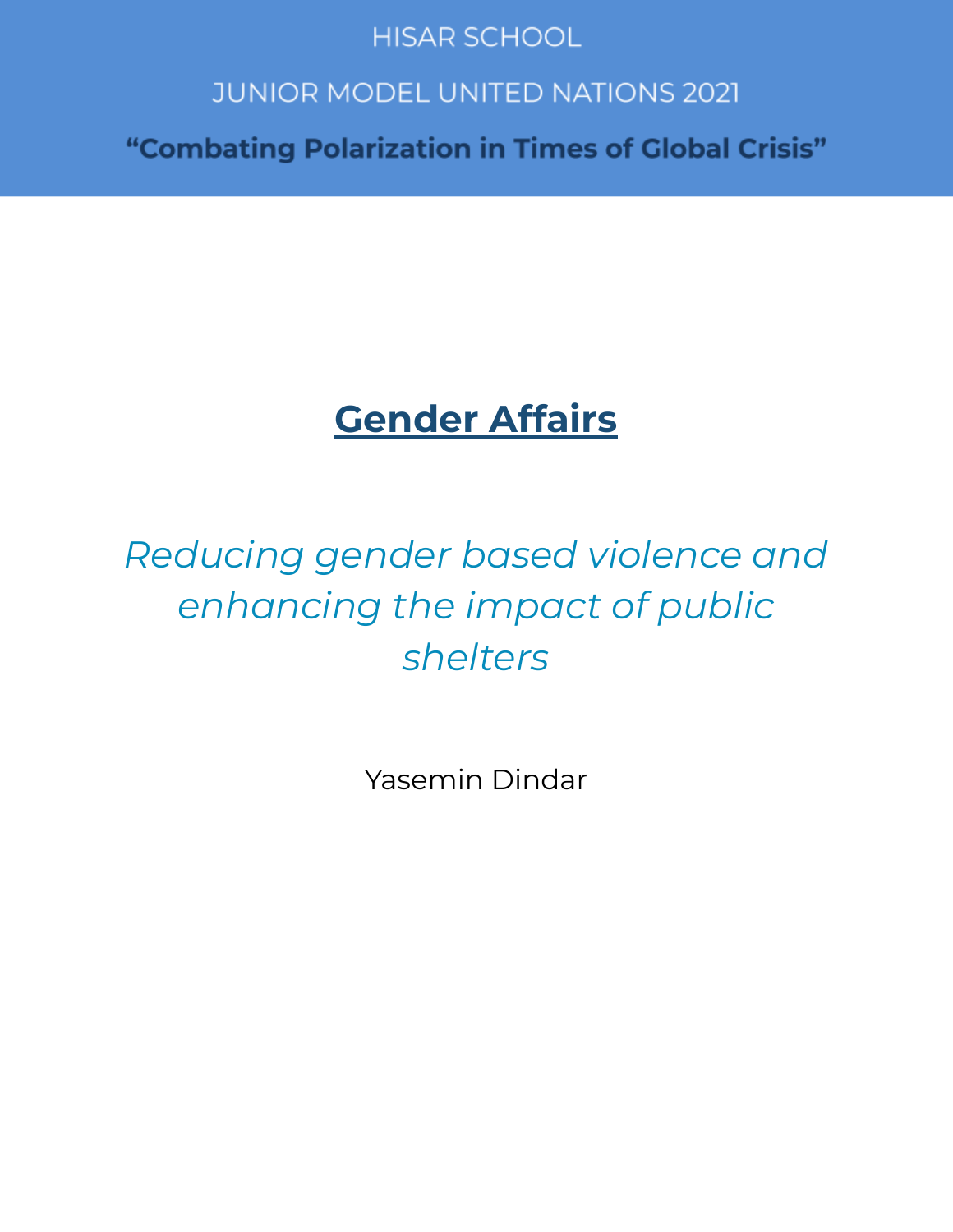#### **Forum:** Gender Affairs

**Issue:** Reducing gender based violence and enhancing the impact of public shelters

**Student Officer:** Yasemin Dindar - Deputy Chair

#### **Introduction**

Physical, psychological, or sexual violence perpetrated against an individual or group on the basis of gender or gender norms is known as gender-based violence. Gender-based violence is a phenomena that stems from gender inequality and remains one of the most serious human rights violations in all nations. Gender-based violence is when someone is victimized because of their gender. Gender-based violence affects both men and women, but women and girls represent the majority of victims. It is protected by international human rights legislation under the right to adequate housing, which includes adequate space and protection, as well as proper settlement location and service availability. People regard shelter to be their most valuable asset or their highest living cost in the majority of cases, implying that shelter is also critical in promoting economic well-being and ensuring livelihoods. It's also worth noting that in many cases, the bulk of shelter solutions are provided by the afflicted families themselves.

#### **Definition of Key Terms**

Rehabilitation: To help someone live a ordinary life again after they have had a serious illness or been in prison

Humanitarian: Connected with improving people's lives and reducing suffering.

Fundamental: Relating to the most important or main part of something.

Urbanization: The process by which more and more people leave the countryside to live in cities.

Mobility: The ability to move freely or be easily moved

Gender bias: Unfair difference in the way women and men are treated.

Domestic violence: The situation in which someone you live with attacks you and tries to hurt you.

Non-partner violence: a person has been forced to have sex or to perform a sexual act when she did not want to, by anyone other than an intimate partner including acquaintances, colleagues, family members, and military personnel and police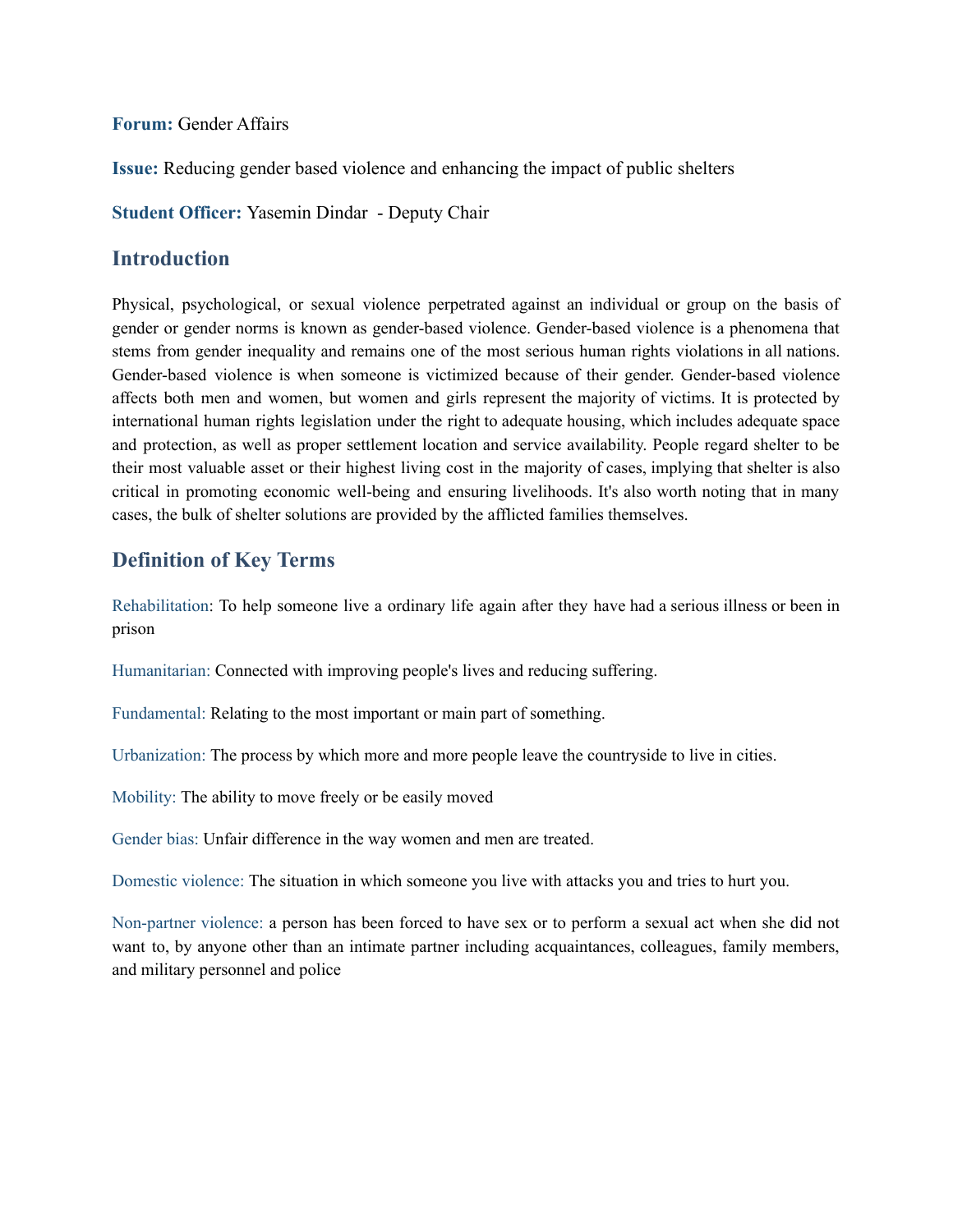#### **General Overview**

Gender and violence have a difficult relationship. Verbal violence, psychological violence, sexual violence, socio-economic violence are the four types of gender violence. Gender inequalities appear to raise the probability of violence by men against women and limit the ability of those affected to seek help. Lower rates of education and employment, lower compensation for identical job, higher stress levels, and higher rates of unpaid work, such as caring for sick relatives, sexual assault, intimate partner abuse, gender-based violence, and a lack of representation in government are all factors that effect gender equality. There are various sorts of violence against women; this briefing focuses on the most common, intimate relationship violence. Though more study is needed, evidence suggests that by addressing beliefs that give men authority over women, school, community, and media initiatives can promote gender equality and decrease violence against women. The effectiveness of these interventions appears to be boosted by well-trained facilitators and community ownership. Sheltering catastrophe victims and providing immediate rehabilitation is frequently a primary humanitarian action aimed at reducing mortality. Shelter is required for more than just survival; it must also give security, assure personal safety and protection, and enhance resistance to illness and disease. It is also necessary for human dignity, the continuation of family and community life, and the recovery of disaster-affected populations. Because of their economic, social, and cultural value, shelter and related support services are important elements of settlements, and they often take up the majority of the area in larger urban settlements. Since the central importance of housing and settlements in terms of protection, health, and livelihoods, as well as the rising and complicated demands, humanitarian efforts are frequently inadequate. The main goal of DG ECHO-funded humanitarian S&S assistance is to save lives and relieve suffering for disaster-affected people in need of basic shelter in safe and appropriate settlements, where conditions have significantly deteriorated and fallen below internationally accepted minimum humanitarian standards, or are expected to do so soon. This is taken into consideration bearing in mind that women and men of all ages affected by humanitarian disasters should have access to a safe, secure, and dignified environment with suitable living spaces, as well as essential services and socioeconomic opportunities. One other objective that is to be achieved is to encourage those impacted by humanitarian crises to have access to adequate, safe, and dignified shelter, with integrated protection from the weather and the environment, while taking into account the particular vulnerabilities and needs of women, girls, boys, and men.

#### **Major Parties Involved and Their Views**

UNHCR- Gender-based violence prevention and response programming, as well as risk mitigation across all sectors, are life-saving and institutional priorities for us. We collaborate with partners, governments, and communities to address GBV and deliver high-quality prevention, mitigation, and response activities.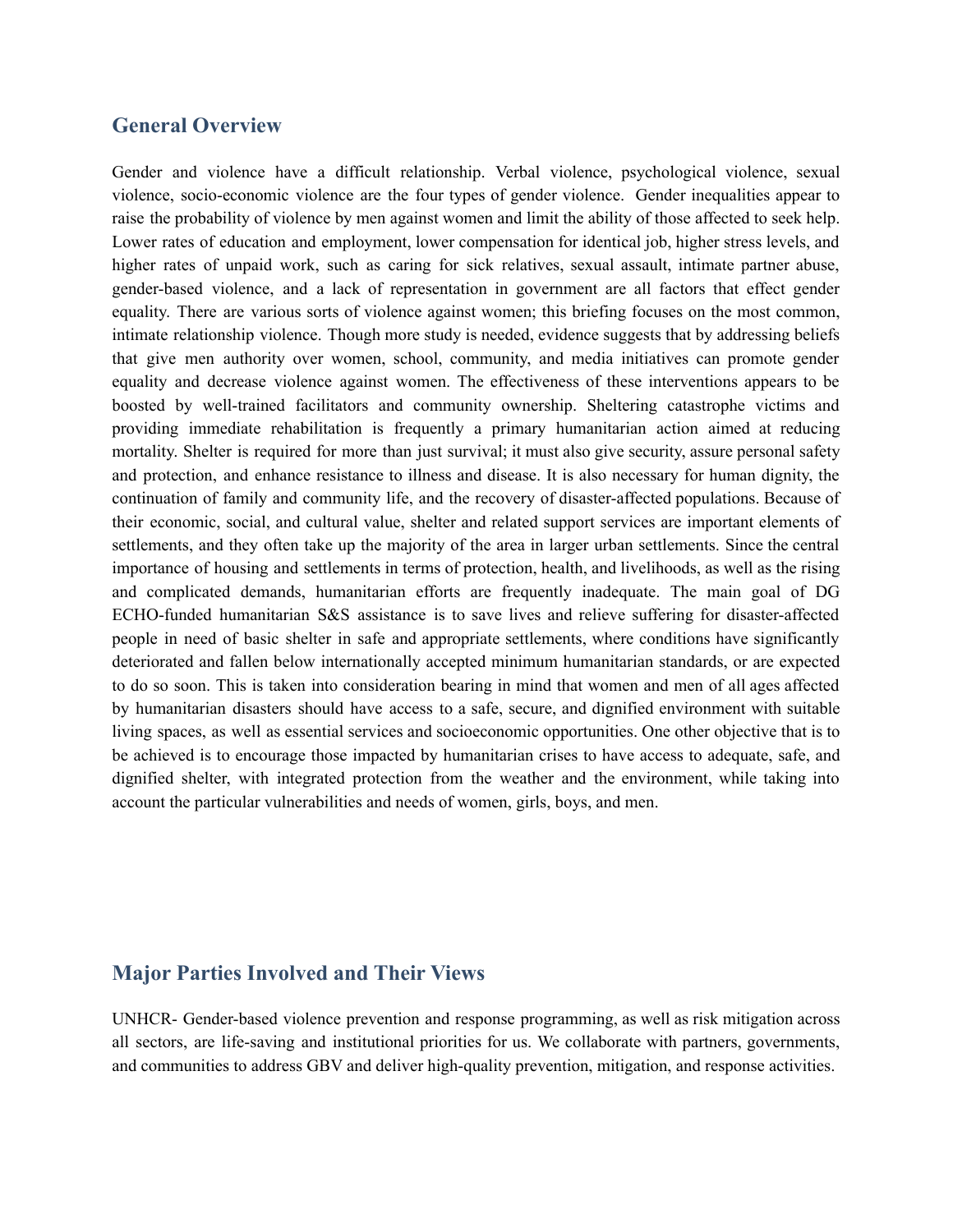Switzerland- Switzerland rose eight places to tenth place in the newest edition of the World Economic Forum's Global Gender Gap study, which compares the possibilities available to men and women in society. The increase in the number of women elected to Switzerland's parliament in 2019 was a major factor in the improvement.

Norway- Norway is placed second in the gender parity table, according to the 2020 Global Gender Gap Index Rating Report. This is the 14th year of the index. Economic engagement and opportunity, educational attainment, health and survival, and political empowerment are all assessed.

Switzerland- In 2020, Switzerland was the world's most gender-equal country. The Gender Inequality Index tracks accomplishment disparities between men and women across three dimensions: reproductive health, empowerment, and the job market.

| 4 March 1994                  | UN Human Rights Council: Special Rapporteur on violence against women             |
|-------------------------------|-----------------------------------------------------------------------------------|
|                               |                                                                                   |
| <b>7 April 2011</b>           | Istanbul Convention - A European landmark treaty to end violence against<br>women |
| (November 25, December<br>10) | 16 Days of Activism against Gender-Based Violence                                 |

#### **Timeline of Events**

#### **Treaties and Events**

UN Human Rights Council: Special Rapporteur on violence against women: As violence against women continues to have an impact on the lives of women and girls around the world, the mandate of the Special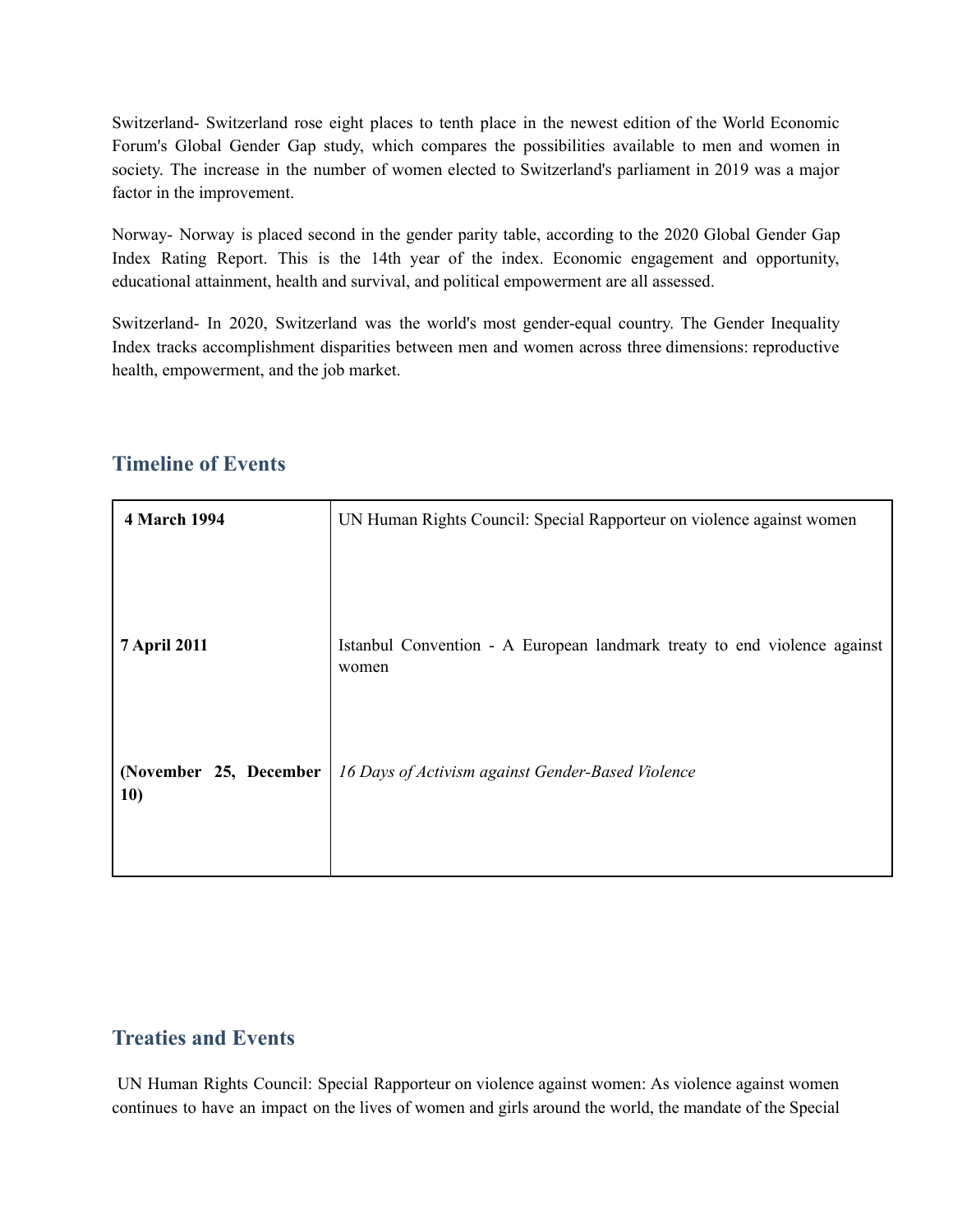Rapporteur on violence against women, its causes, and consequences, as the first independent human rights mechanism dedicated to ending violence against women, was a significant milestone in the global women's rights movement. It not only recognized violence against women as a human rights violation, but it also charged the Special Rapporteur with ensuring that violence against women was included in the UN human rights framework and mechanisms.

Istanbul Convention-A European landmark treaty to end violence against women:

The Convention on Preventing and Combating Violence towards Women and Domestic Violence is a key human rights convention that establishes broad legal requirements to protect women's right to be free of violence. This European legal instrument was negotiated by the Council of Europe's 47 member states and accepted by its Committee of Ministers on 7 April 2011. It is the result of the Council of Europe's continuing efforts during the 1990s to combat violence against women and domestic abuse. The Istanbul Convention is named after the city in which it was signed on May 11, 2011. It came into force three years later, on August 1, 2014, after the tenth ratification. All governments that have ratified the pact have been bound by its obligations since then.

Haiti was devastated by a 7.0 magnitude earthquake on January 12, 2010, which rocked the country's capital, Port-au-Prince. Around 220,000 people were killed, according to reports, including 102 United Nations personnel who died when the building holding the mission, known as MINUSTAH, collapsed.

Nepal earthquake, the earthquake and its aftershocks wreaked havoc over Nepal's central and eastern regions. According to official records (NDRRIP, 2015), there were 8856 people killed, 22,309 people injured, 2673 fully damaged government buildings, 3757 partially damaged government buildings, 602,257 fully damaged private houses, 285,099 partially damaged private houses, 8038 schools affected, 19,708 fully damaged classrooms, and 11,046 partially damaged classrooms. The number of deaths and injuries was far lower than one might expect for an event of this magnitude.

The 16 Days Against Gender-Based Violence is an annual international campaign that starts out with November 25th, International Day for the Elimination of Violence Against Women, and runs through December 10th, Human Rights Day. The World Council of Churches is raising awareness about the awful reality of Missing and Murdered Women this year, as well as boosting voices of faith and justice and fostering Biblical study on the core causes of sexual and gender-based violence.

#### **Evaluation of Previous Attempts to Resolve the Issue**

Gender norms and attitudes can be addressed in communities through a combination of microfinance schemes for women and approaches that empower males as participants in the fight against gender-based violence, for example. The world has seen inconsistent progress since the signing of the Beijing Declaration and Platform for Action in 1995 - the most detailed policy agenda for gender equality.

Girls are attending and completing school in greater numbers, and fewer are marrying or becoming moms while still children. Discrimination and stereotypes persist, however. Girls face new problems as a result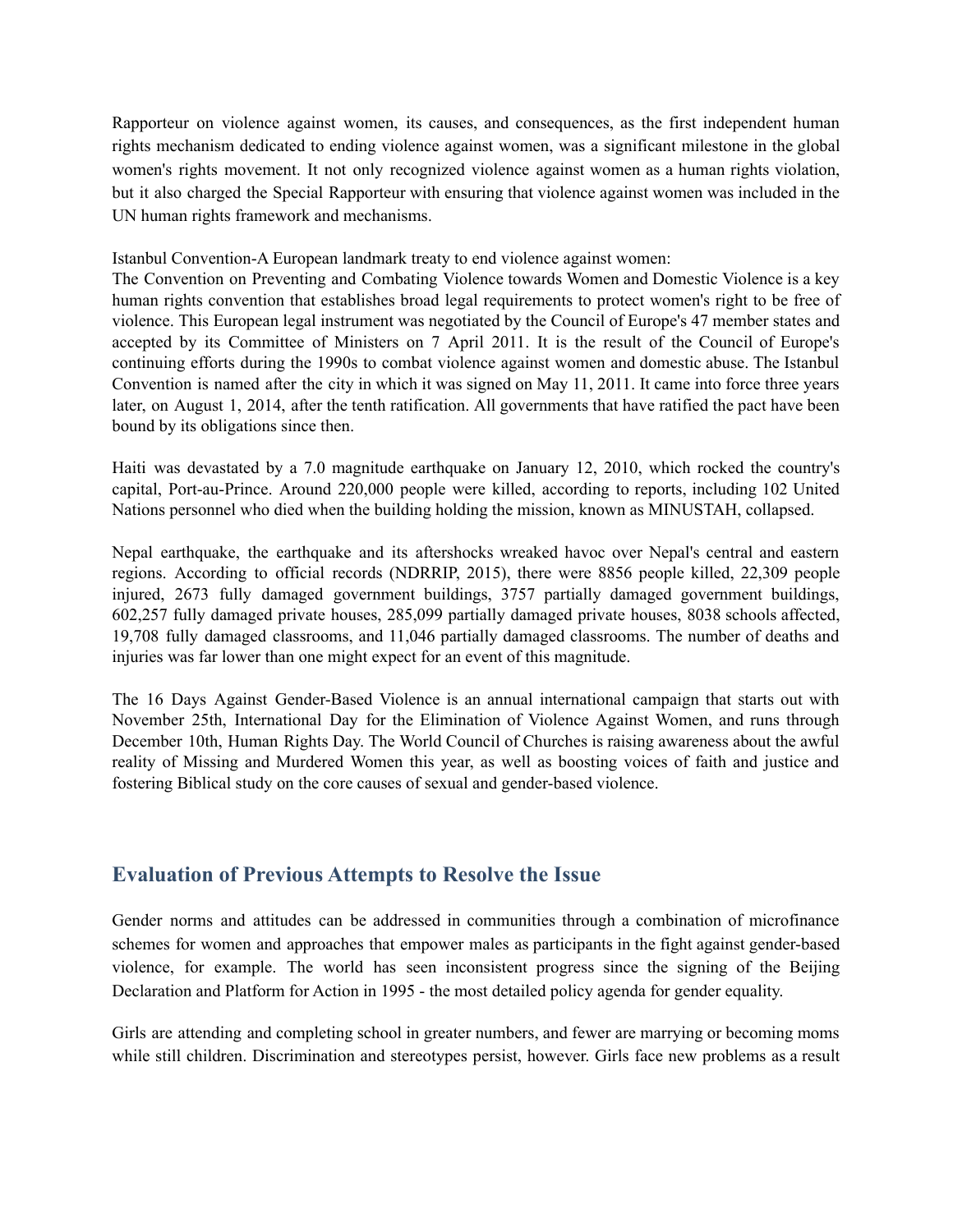of technological advancements and humanitarian crises, while old ones — violence, entrenched biases, and limited learning and life chances – endure.

The IMAGE finance and gender equity effort in South Africa, as well as the Stepping Stones program in Africa and Asia, provide the most compelling evidence. Male peer groups in community programs show potential in shifting attitudes toward traditional gender norms and violent behavior, but more comprehensive evaluations are needed. There is some evidence that microfinance schemes that empower women (without involving males) might produce friction and conflict between partners, particularly in communities where gender norms are inflexible. More research is needed to see how such potential harmful consequences might be mitigated.

#### **Possible Solutions**

Public awareness campaigns and other interventions given through television, radio, newspapers, and other forms of mass media have the potential to change people's minds on gender standards. Those who endeavor to understand their target audience and engage with its members to produce content are the most successful. However, we do not yet know if they actually reduce violence. Providing easy-to-understand information about gender-based violence, its various forms, potential treatments, and available assistance options. Producing booklets or websites, working on social media campaigns, generating TV commercials, or making information available in youth centers and schools are all examples of this.Professionals are being trained to recognize, address, and respond to gender-based violence. This could involve training for teachers, youth workers, social workers, trainers, the police, the court system, and health care providers, among others; Gender-based violence is rarely mentioned, and data at the local or regional level is sometimes unavailable or inadequate. Many victims opt not to report occurrences, and some forms of violence (such as sexist hate speech) may be legal. Some possible ways to decrease this gender based violence and inequality are as listed ; Reduce the conditioning of girls and boys into traditional gender roles by parents and other adults, confront the popular and news media's gender stereotypes, raising public awareness about the causes, scope, and repercussions of rape, sexual assault, sexual harassment increase the enforcement of existing rules prohibiting gender-based discrimination in the workplace and sexual harassment, increase financing for rape crisis centers and other services for raped and/or sexually attacked women, increase government support for high-quality day-care choices so that parents, particularly moms, can work outside the house if they want to, without worry of jeopardizing their income or their children's well-being, providing mentorship and other measures to increase the number of women should be increased.

#### **Bibliography**